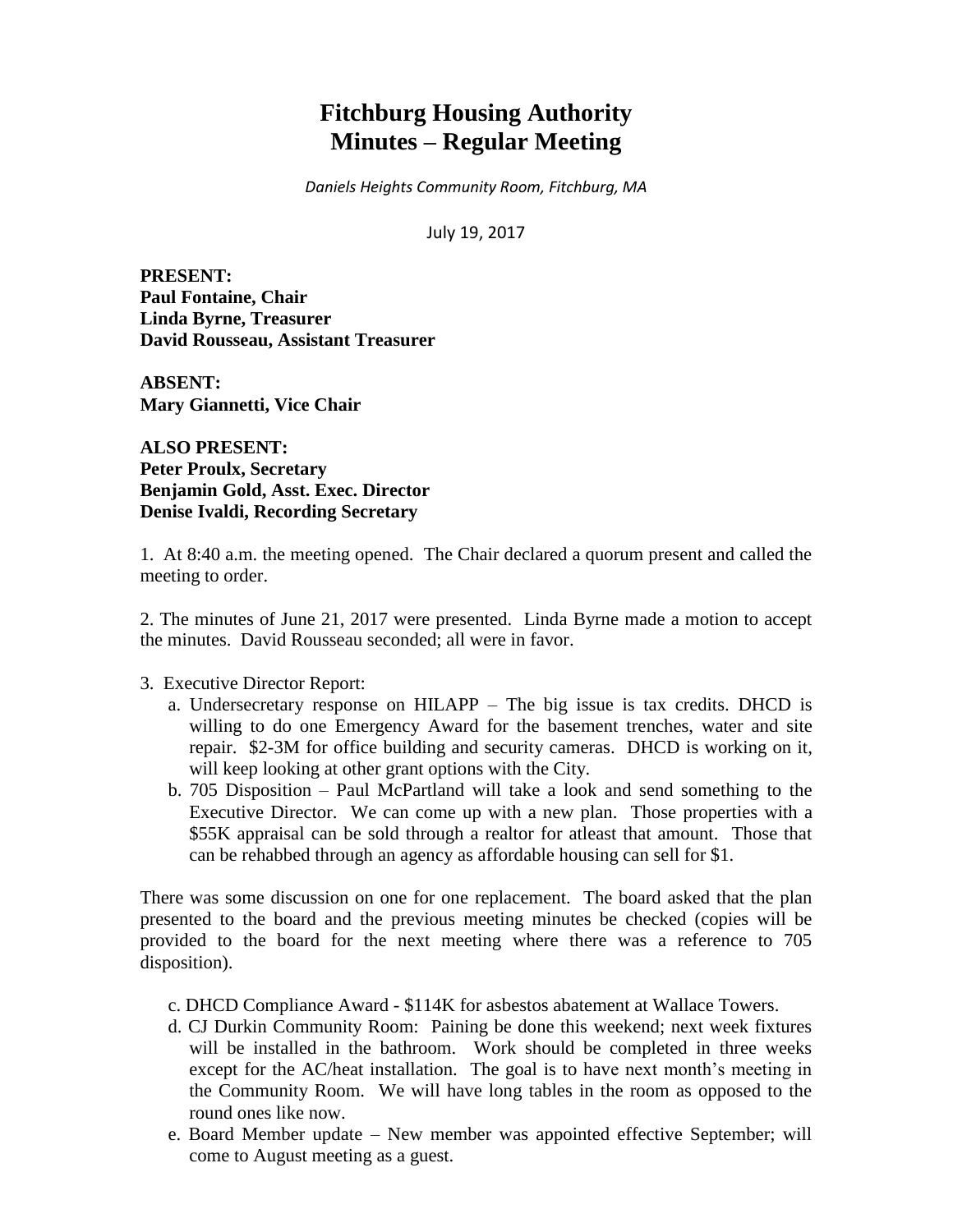- 4. Financial Report June 30, 2017:
	- a. Page F3 Reserves are low at 4.12%.

b. Page F4 – Operating budget up by \$82,000. Ordinary Maintenance over budget by \$80,000. Actually, all combined we are more than \$6,000 ahead.

Motion made by Linda Byrne to accept the June 2017 financial report presented. David Rousseau seconded; all in favor.

At this time the Chair moved to New Business and resolutions as Linda Byrne stated she had to leave soon.

9. New Business: The following resolutions were presented:

# RESOLUTION TO WRITE-OFF UNRECOVERABLE DEBTS

Resolution 2017-07-01

- Whereas: A number of tenants of the Fitchburg Housing Authority have vacated while owing rent and,
- Whereas: Those persons vacating owed \$95,812.39 as of June 30, 2017 (*see attached list*). The amount is ninety (90) days old as of June 30, 2017 and,
- Whereas: The Fitchburg Housing Authority staff has made every reasonable effort to collect said vacated amounts without success,

## NOW THEREFORE BE IT RESOLVED,

That the Fitchburg Housing Authority officially write-off \$95,812.39 as uncollectable debts.

- RESOLVED, Motion made by Linda Byrne to write off \$95,812.39 as uncollectible debts.
- SECONDED, David Rousseau seconded the motion, and the motion was passed by a unanimous vote.

The Executive Director noted that on the following resolution, the low bidder withdrew their bid; DHCD approved. The second low bidder will receive the contract.

# RESOLUTION AUTHORIZING THE ACCEPTANCE OF THE LOWEST BID FOR THE ASBESTOS ABATEMENT AND PIPE RE-INSULATION AT CANTON VALLEY (705-2) AND DANIELS HEIGHTS (667-2)

# DHCD Project #097091

# Resolution 2017-07-02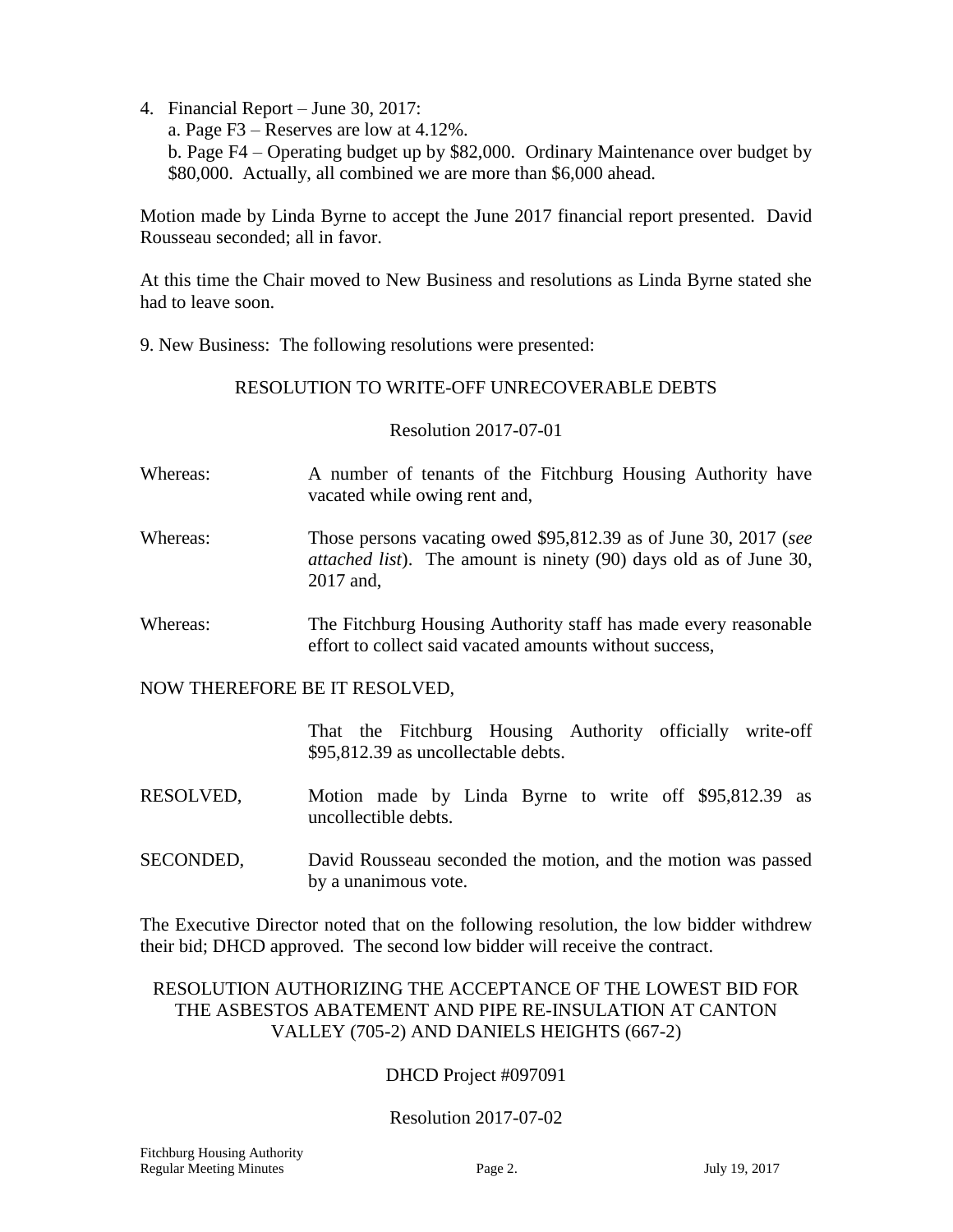- WHEREAS: The Fitchburg Housing Authority has advertised for bids for the asbestos abatement and pipe re-insulation at Canton Valley (705-2) and Daniels Heights (667-2), and WHEREAS: The bids were due by 2:00 p.m., Thursday, June 22, 2017 and five
- (5) bids were received (*see attached list*).

#### NOW THEREFORE BE IT RESOLVED,

That the Fitchburg Housing Authority Board of Directors approve the lowest qualified bidder, Compass Restoration Services LLC, 1020 East Street, Ludlow, MA 01056 with an estimated cost of \$501,643.00 (Base Bid of \$312,018..00 and Alternate # 1 of \$189,625.00) subject to a reference check, and authorizes the Chair, or his designee, to sign said contract and/or any other documents necessary to complete the work.

This approval is also pending the favorable recommendation by DHCD.

- RESOLVED, Motion made by David Rousseau to award the bid for the asbestos abatement and pipe re-insulation at Canton Valley (705-2) and Daniels Heights (667-2) to the lowest qualified bidder, Compass Restoration Services LLC not to exceed \$501,643.00, and to authorize the signing of the contract, and/or any other documents necessary to complete the work, by the Chair or his designee.
- SECONDED, Linda Byrne seconded the motion, and the motion was passed by a unanimous vote.

# RESOLUTION AUTHORIZING THE EXECUTION OF HUD FORM 52840-A 2017 CAPITAL FUND PROGRAM (CFP) AMENDMENT TO THE CONSOLIDATED ANNUAL CONTRIBUTIONS CONTRACT (HUD FORM 53012)

## RESOLUTION 2017-07-03

WHEREAS: The Fitchburg Housing Authority is required by HUD to execute HUD Form 52840-A 2017 Capital Fund Program (CFP) Amendment in the amount of \$45,795.00 under Capital Fund Grant Number MA01P03750117, as well as the following forms:

> Standard Form LLL Disclosure of Lobbying Activities Form HUD-50071 Certification of Payments to Influence Federal Transactions Form HUD-50077-CR Civil Rights Certification

## WHEREAS: The board has reviewed HUD Form 52840-A 2017 Capital Fund Program (CFP) Amendment and other forms stated above.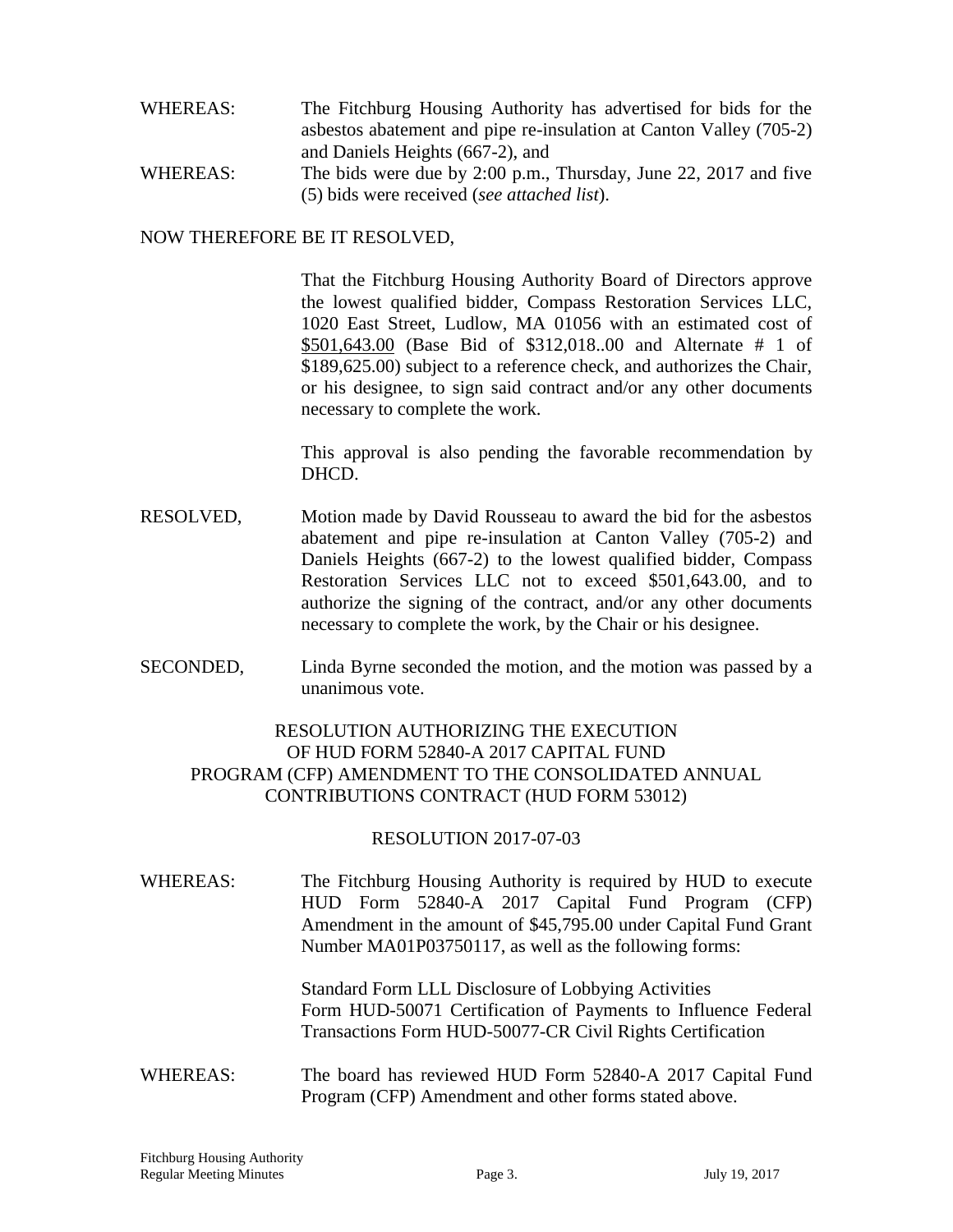#### NOW THEREFORE BE IT RESOLVED,

That the Fitchburg Housing Authority board authorizes the Executive Director to execute HUD Form 52840-A 2017 Capital Fund Program (CFP) Amendment under Capital Fund Grant Number MA01P03750117 in the amount of \$45,795.00.

#### FURTHER RESOLVED,

That the Fitchburg Housing Authority board authorizes the Chair to execute Standard Form LLL, Form HUD-50071 and Form HUD-50077-CR.

- RESOLVED, Motion made by Linda Byrne to authorize the Executive Director to execute HUD Form 52840-A 2017 Capital Fund Program (CFP) Amendment and the Chair to execute Standard Form LLL, Form HUD-50071 and Form HUD-50077-CR.
- SECONDED, David Rousseau seconded the motion, and the motion was passed by a unanimous vote.

# RESOLUTION AUTHORIZING THE EXECUTION OF HUD FORM 52840-A 2017 CAPITAL FUND PROGRAM (CFP) AMENDMENT TO THE CONSOLIDATED ANNUAL CONTRIBUTIONS CONTRACT (HUD FORM 53012) REPLACEMENT HOUSING FACTOR (RHF)

## RESOLUTION 2017-07-04

WHEREAS: The Fitchburg Housing Authority is required by HUD to execute HUD Form 52840-A 2017 Capital Fund Program (CFP) Amendment in the amount of \$103,018.00 under Capital Fund Grant Number MA01R03750117, as well as the following forms:

> Standard Form LLL Disclosure of Lobbying Activities Form HUD-50071 Certification of Payments to Influence Federal Transactions Form HUD-50077-CR Civil Rights Certification

WHEREAS: The board has reviewed HUD Form 52840-A 2017 Capital Fund Program (CFP) Amendment and other forms stated above.

#### NOW THEREFORE BE IT RESOLVED,

That the Fitchburg Housing Authority board authorizes the Executive to execute HUD Form 52840-A 2017 Capital Fund Program (CFP) Amendment under Capital Fund Grant Number MA01R03750117 in the amount of \$103,018.00.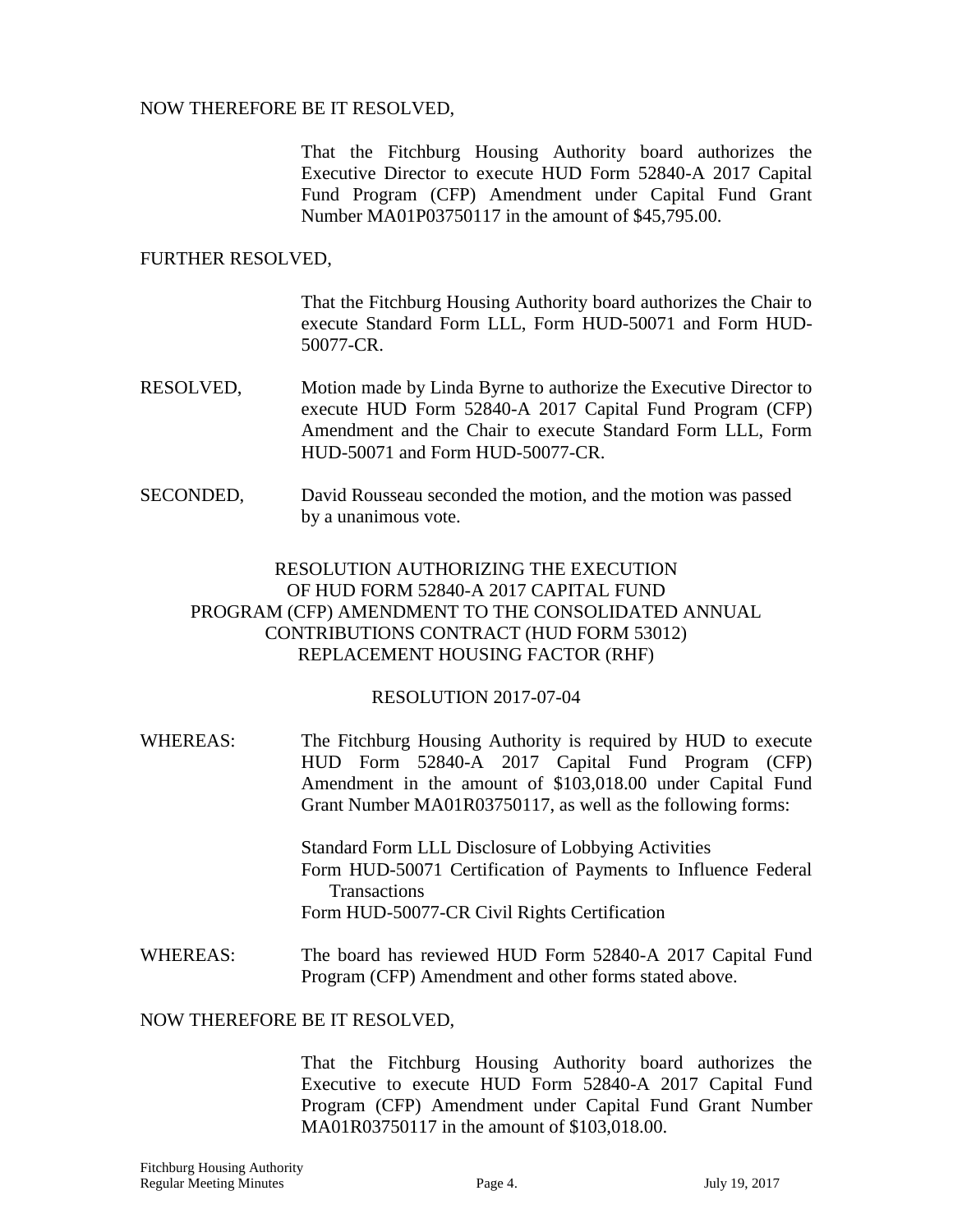## FURTHER RESOLVED,

That the Fitchburg Housing Authority board authorizes the Chair to execute Standard Form LLL, Form HUD-50071 and Form HUD-50077-CR.

- RESOLVED, Motion made by Linda Byrne to authorize the Executive Director to execute HUD Form 52840-A 2017 Capital Fund Program (CFP) Amendment and the Chair to execute Standard Form LLL, Form HUD-50071 and Form HUD-50077-CR.
- SECONDED, David Rousseau seconded the motion, and the motion was passed by a unanimous vote.

## RESOLUTION AUTHORIZING THE UTILIZATION OF A COOPERATIVE CONTRACT WITH HD SUPPLY

## Resolution 2017-07-05

- WHEREAS: The Fitchburg Housing Authority procures various MRO (Maintenance, Repair and Operating) supplies, and
- WHEREAS: The Fitchburg Housing Authority would like to utilize a cooperative purchasing contract to procure various MRO supplies from HD Supply using U.S. Communities Contract #16154-RFP (a government purchasing consortium).

NOW THEREFORE BE IT RESOLVED,

That the Fitchburg Housing Authority Board of Directors approves the utilization of a cooperative contract and further authorizes the Chair, or his designee, to sign said contract with HD Supply, using U.S. Communities Contract #16154-RFP, in the estimated amount of \$25,000 per year or \$106,250 for the period ending 12/31/2021 when the contract expires.

- RESOLVED, Motion made by David Rousseau to utilize a cooperative contract with HD Supply, using U.S. Communities Contract #16154-RFP, in the estimated amount of \$25,000 per year or \$106,250 for the period ending 12/31/2021 when the contract expires and have the Chair, or his designee, sign said contract.
- SECONDED, Linda Byrne seconded the motion, and the motion was passed by a unanimous vote.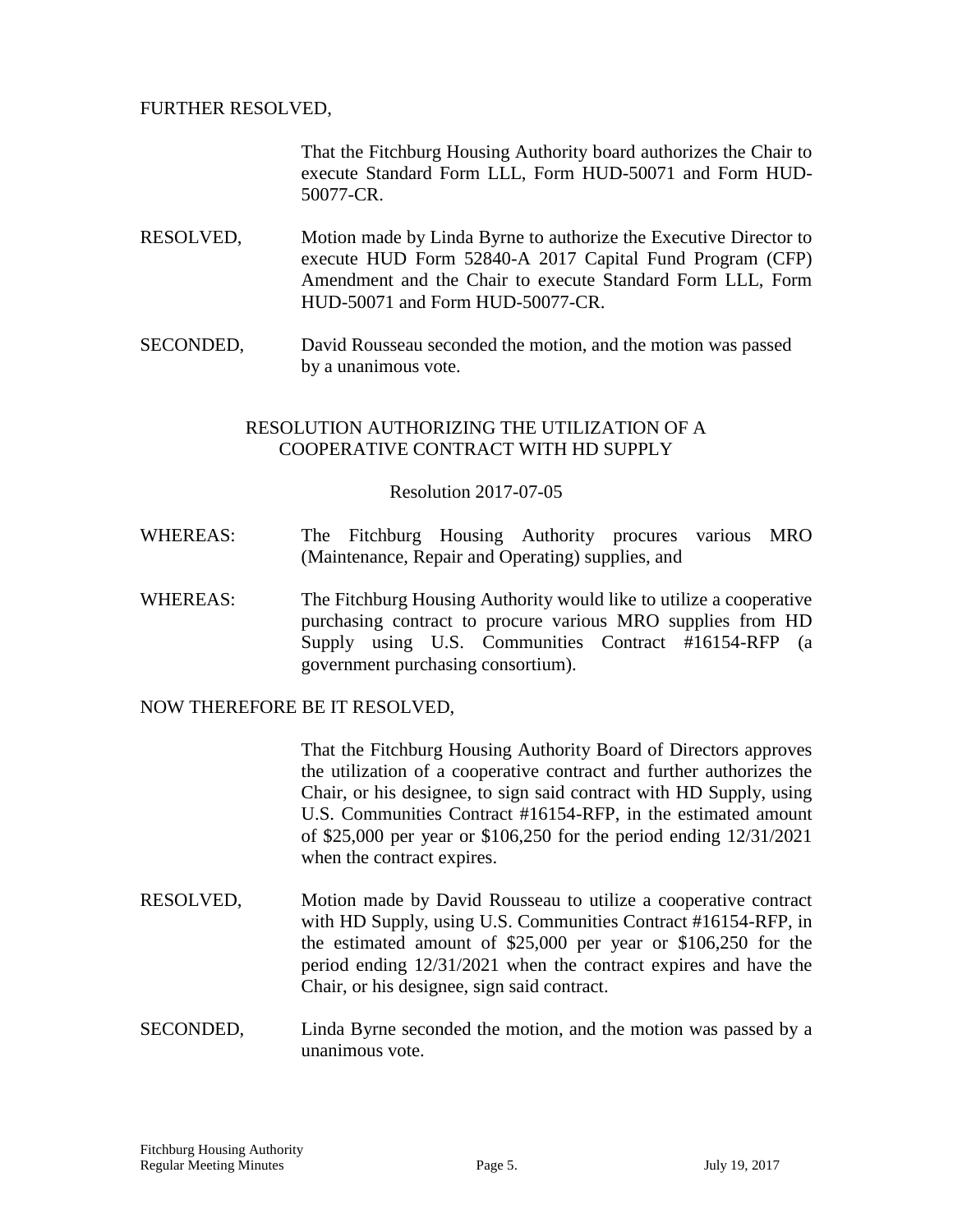## RESOLUTION AUTHORIZING THE UTILIZATION OF A COOPERATIVE CONTRACT WITH STAPLES ADVANTAGE

Resolution 2017-07-06

- WHEREAS: The Fitchburg Housing Authority procures various office supplies, and
- WHEREAS: The Fitchburg Housing Authority would like to utilize a cooperative purchasing contract to procure various office supplies from Staples Advantage using MHEC (Mass Higher Education Consortium) Contract #MC14-F15.

## NOW THEREFORE BE IT RESOLVED,

That the Fitchburg Housing Authority Board of Directors approves the utilization of a cooperative contract and further authorizes the Chair, or his designee, to sign said contract with Staples Advantage, using MHEC Contract #MC14-F15, in the estimated amount of \$10,000 per year or \$12,500 for a period ending 10/31/2018 when the contract expires.

- RESOLVED, Motion made by Linda Byrne to utilize a cooperative contract with Staples Advantage, using MHEC Contract #MC14-F15, in the estimated amount of \$10,000 per year or \$12,500 for the period ending 10/31/2018 when the contract expires and have the Chair, or his designee, sign said contract.
- SECONDED, David Rousseau seconded the motion, and the motion was passed by a unanimous vote.

# RESOLUTION AUTHORIZING THE ACCEPTANCE OF THE LOWEST BID FOR THE FOB SYSTEM INSTALLATION AT WALLACE TOWERS (667-3) AND CJ DURKIN (667-5) AND CONTRACT AWARD

## WORK PLAN 5001, PROJECT #097098

## RESOLUTION 2017-07-07

- WHEREAS: The Fitchburg Housing Authority requested bid proposals for the FOB system installation at Wallace Towers (667-3) and CJ Durkin (667-5), and
- WHEREAS: The Fitchburg Housing Authority received two (2) bid proposals; bid proposals were due on Wednesday, June 28, 2017 (see attached sheet), and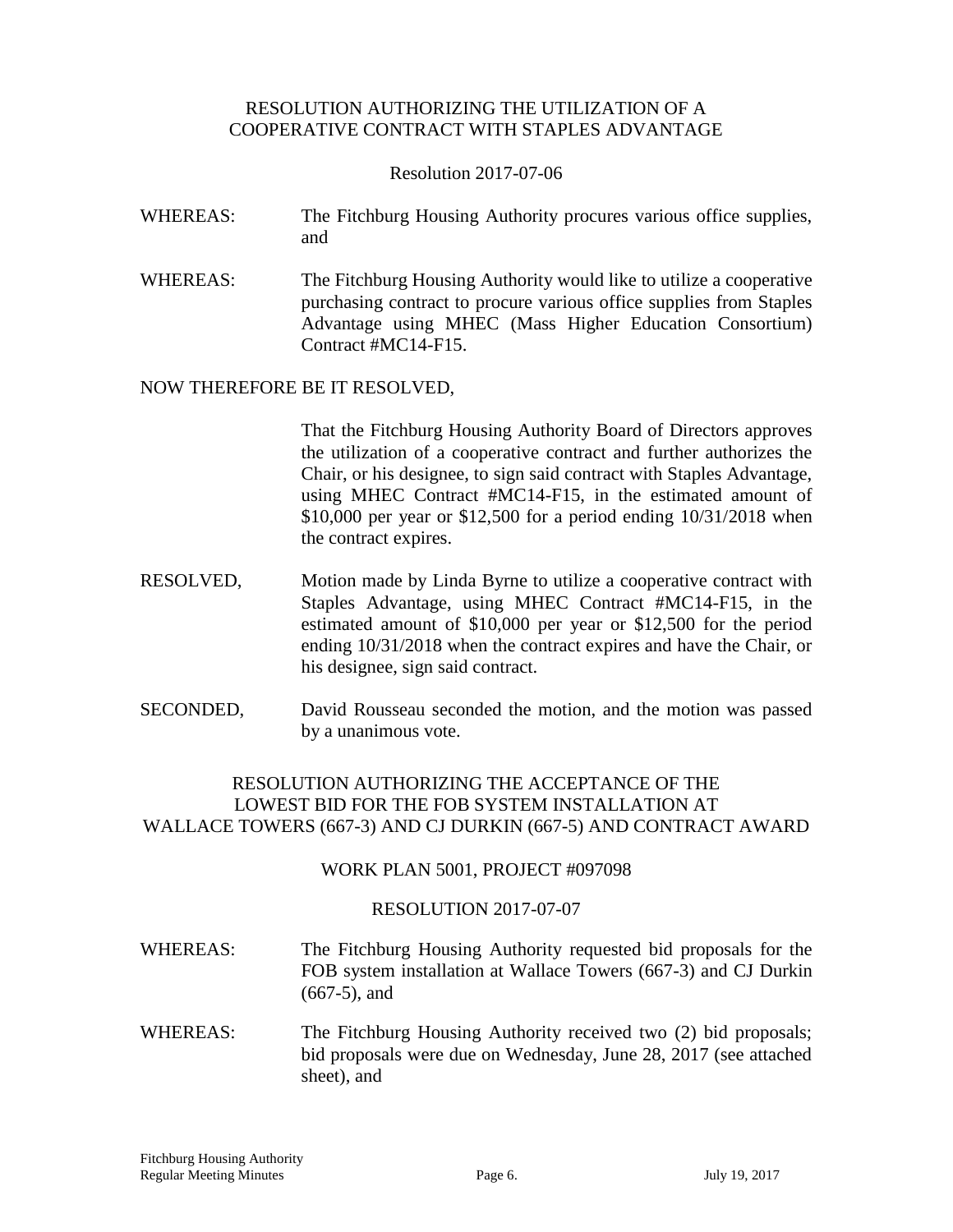WHEREAS: Adam Gautie, Procurement Officer, has received favorable feedback on the low bidder and recommends the award of a contract to install two FOB systems at Wallace Towers and CJ Durkin to Sentronics, Corp.

## NOW THEREFORE BE IT RESOLVED,

That the Fitchburg Housing Authority authorizes the Chair, or his designee, to accept the lowest eligible and responsible bidder, Sentronics, Corp., award the contract in the amount of \$12,986.00 and to sign any and all documents in conjunction with the contract.

- RESOLVED, Motion made by Linda Byrne to accept the lowest eligible and responsible bidder, Sentronics, Corp., award the contract in the amount of \$12,986.00 and further authorize the Chair, or his designee, to sign any and all documents in conjunction with the contract.
- SECONDED, David Rousseau seconded the motion and the motion was passed by a unanimous vote.

## RESOLUTION AUTHORIZING THE ACCEPTANCE OF THE LOWEST BID PROPOSAL FOR THE 240 ASHBURNHAM ST. (689-3) ROOF REPLACEMENT

## WORK PLAN 5001, PROJECT #097088

## RESOLUTION 2017-07-08

- WHEREAS: The Fitchburg Housing Authority requested bid proposals for Roof Replacement at 240 Ashburnham St. (689-3) and
- WHEREAS: The Fitchburg Housing Authority received five (5) bid proposals; bid proposals were due on Thursday, June 29, 2017 (see attached sheet), and
- WHEREAS: The Architect, AJA Architects, has checked references for the lowest bidder and received favorable feedback.

NOW THEREFORE BE IT RESOLVED,

That the Fitchburg Housing Authority authorizes the Chair, or his designee, to accept the lowest eligible and responsible bidder, GibbKell, 142 Hilltop Road, Lancaster, MA 01523 for the base bid amount of \$21,600.00 and to sign any and all documents in conjunction with the contract.

RESOLVED, Motion made by Linda Byrne to accept the lowest eligible and responsible bidder, GibbKell, 142 Hilltop Road, Lancaster, MA 01523 for the base bid amount of \$21,600.00 and sign any and all documents in conjunction with the contract.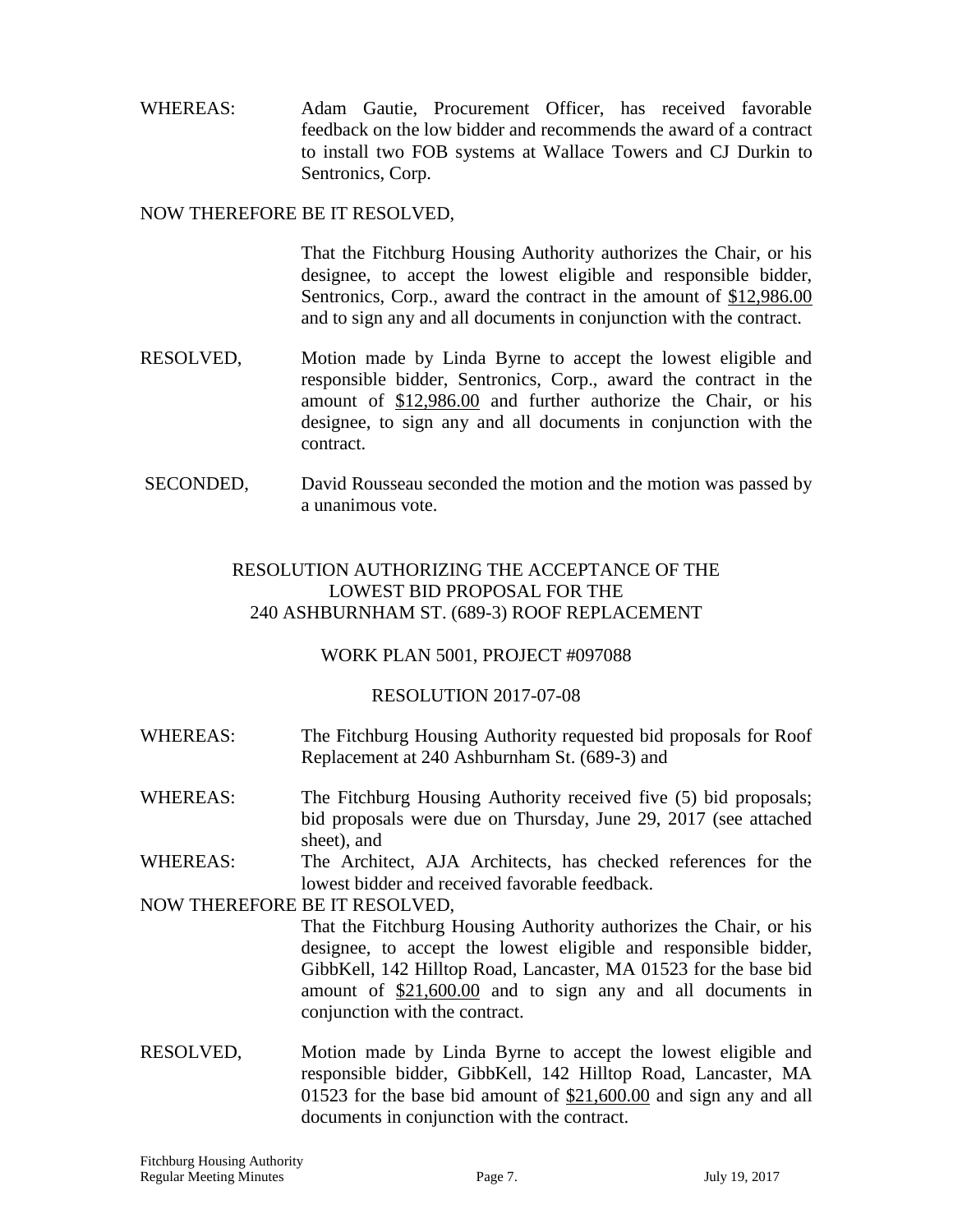SECONDED, David Rousseau seconded the motion and the motion was passed by a unanimous vote.

## RESOLUTION TO AUTHORIZE REVOCATION OF RESOLUTION 2017-05-05 (ACCEPTANCE OF LOWEST BID PROPOSAL) IN CONJUNCTION WITH THE WALLACE TOWERS (667-3) CEILING ASBESTOS ABATEMENT – PHASE 3 CONTRACT AWARD

#### DHCD PROJECT NUMBER 097093

#### Resolution 2017-07-09

- Whereas: The contractor, Encore Contracting Services, has failed to submit contract documents, and
- Whereas: New information from the Winthrop Housing Authority indicates failure to perform according to their contract by Encore Contracting Services, and
- Whereas: The Fitchburg Housing authority has the need to revoke Resolution 2017-05-05 (Acceptance of the Lowest Bid Proposal) in conjunction with the Wallace Towers (667-3) Ceiling Asbestos Abatement – Phase 3 Contract Award.

#### NOW THEREFORE BE IT RESOLVED,

That the Fitchburg Housing Authority Board of Directors authorizes the revocation of Resolution 2017-05-05 (Acceptance of Lowest Bid Proposal) in conjunction with the Wallace Towers (667-3) Ceiling Asbestos Abatement – Phase 3 Contract Award.

- RESOLVED, Motion made by David Rousseau to authorize the revocation of Resolution 2017-05-05 (Acceptance of Lowest Bid Proposal) in conjunction with the Wallace Towers (667-3) Ceiling Asbestos Abatement – Phase 3 Contract Award.
- SECONDED, Linda Byrne seconded the motion, and the motion was passed unanimously.

## RESOLUTION AUTHORIZING THE ACCEPTANCE OF THE BID PROPOSAL FOR THE WALLACE TOWERS (667-3) CEILING ASBESTOS ABATEMENT – PHASE 3 CONTRACT AWARD

## WORK PLAN 5001, PROJECT #097093

## RESOLUTION 2017-07-10

WHEREAS: The Fitchburg Housing Authority requested bid proposals for the Ceiling Asbestos Abatement – Phase 3 at the Wallace Towers (667- 3) Development, and